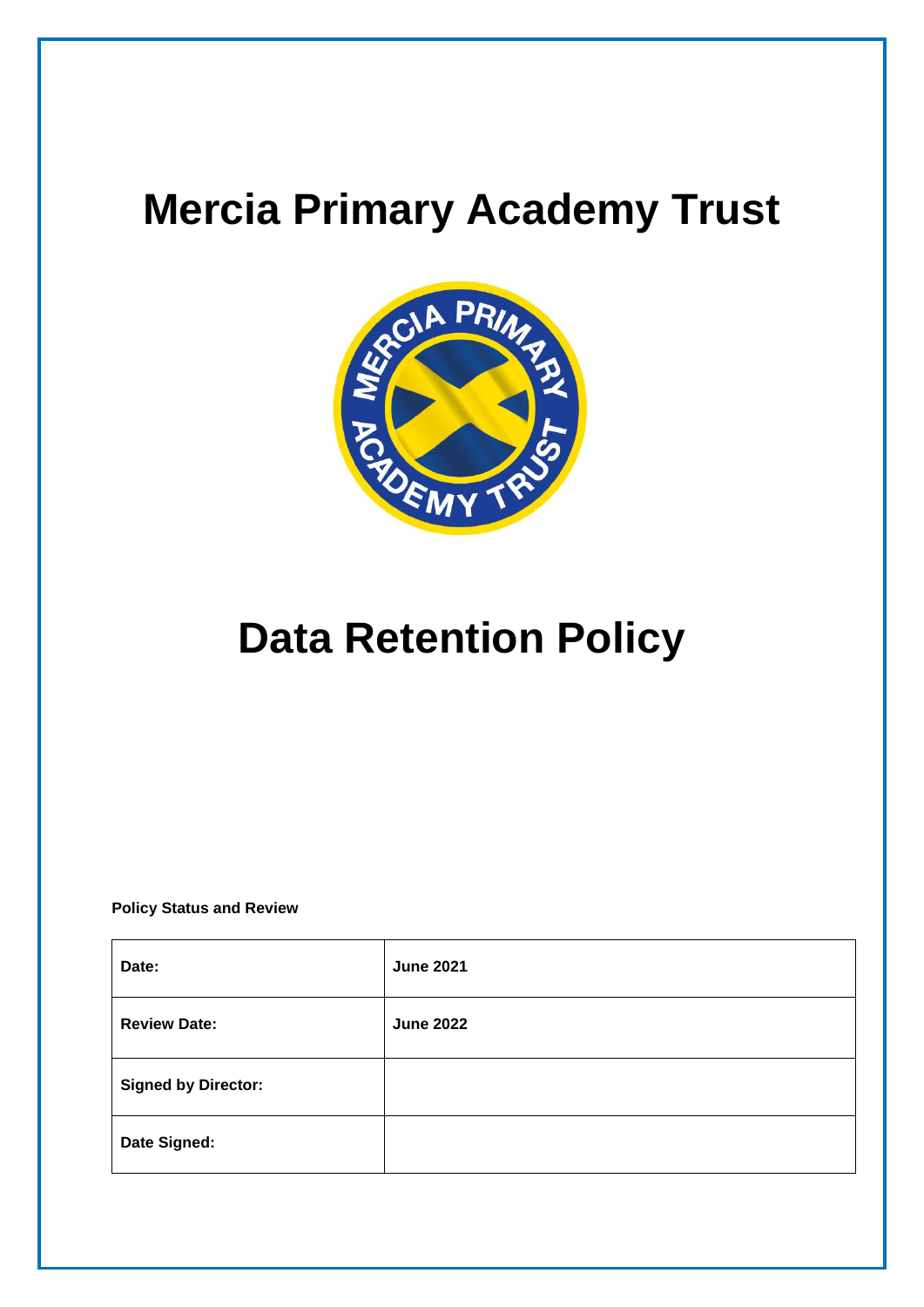The Trust has a responsibility to maintain its records and record keeping systems. When doing this, the Trust will take account of the following factors: -

- The most efficient and effective way of storing records and information;
- The confidential nature of the records and information stored;
- The security of the record systems used;
- Privacy and disclosure; and
- Their accessibility.

This policy does not form part of any employee's contract of employment and is not intended to have contractual effect. It does, however, reflect the Trust's current practice, the requirements of current legislation and best practice and guidance. It may be amended by the Trust from time to time and any changes will be notified to employees within one month of the date on which the change is intended to take effect. The Trust may also vary any parts of this procedure, including any time limits, as appropriate in any case.

## **DATA PROTECTION**

This policy sets out how long employment-related and pupil data will normally be held by us and when that information will be confidentially destroyed in compliance with the terms of the General Data Protection Regulation (GDPR) and the Freedom of Information Act 2000.

Data will be stored and processed to allow for the efficient operation of the Trust. The Trust's Data Protection Policy outlines its duties and obligations under the GDPR.

### **RETENTION SCHEDULE**

Information (hard copy and electronic) will be retained for at least the period specified in the attached retention schedule. When managing records, the Trust will adhere to the standard retention times listed within that schedule.

Paper records will be regularly monitored by Trust administration staff.

Electronic records will be regularly monitored by Trust administration staff. Senior Leaders will oversee the monitoring of data handling.

The schedule is a relatively lengthy document listing the many types of records used by the Trust and the applicable retention periods for each record type. The retention periods are based on business needs and legal requirements.

## **DESTRUCTION OF RECORDS**

Where records have been identified for destruction they should be disposed of in an appropriate way. All information must be reviewed before destruction to determine whether there are special factors that mean destruction should be delayed, such as potential litigation, complaints or grievances.

All paper records containing personal information, or sensitive policy information should be shredded before disposal where possible. All other paper records should be disposed of by an appropriate waste paper merchant. All electronic information will be deleted.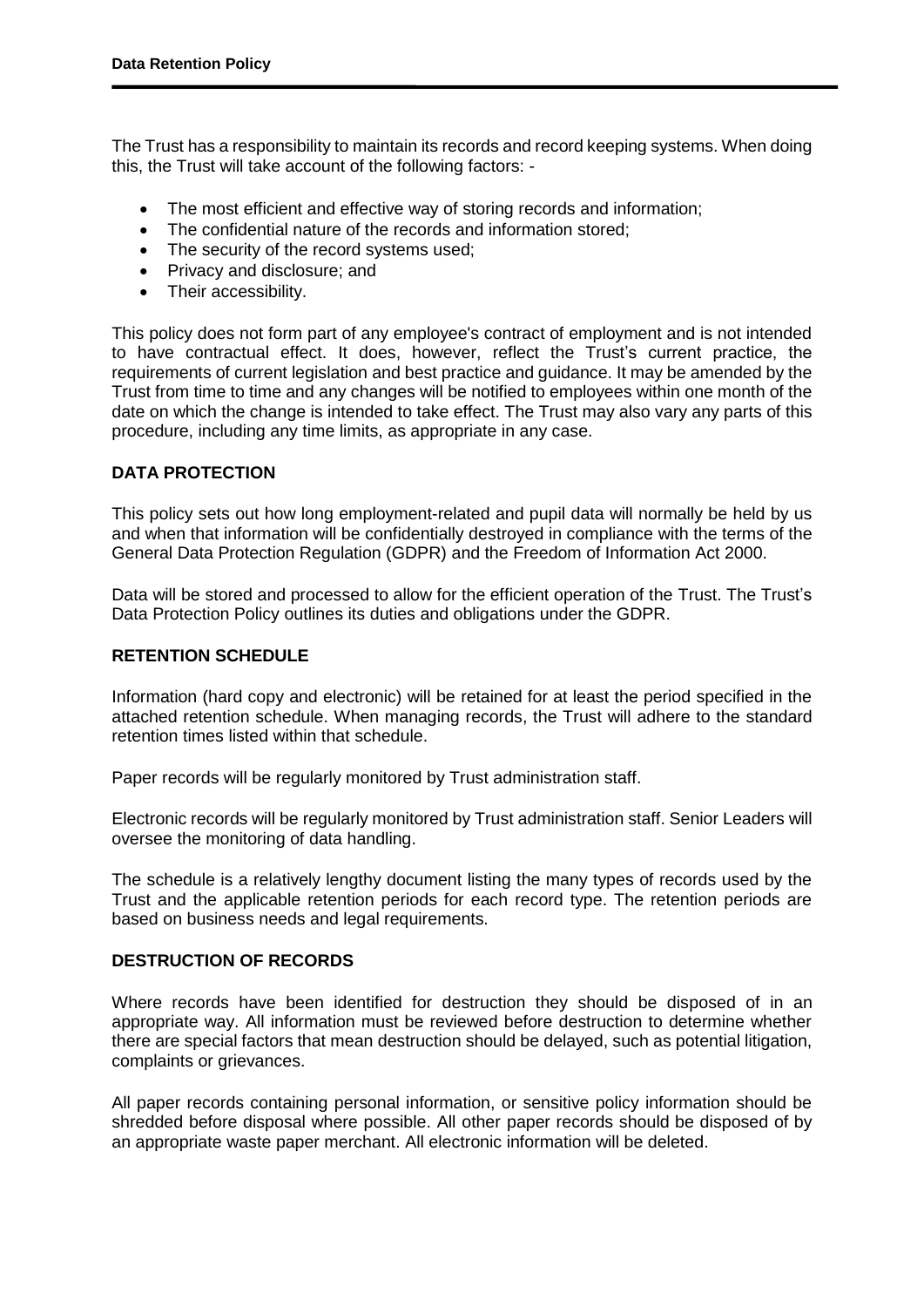The Trust maintains a database of records which have been destroyed and who authorised their destruction. When destroying documents, the appropriate staff member should record in this list at least: -

- File reference (or other unique identifier);
- File title/description:
- Number of files: and
- Name of the authorising officer.

## **ARCHIVING**

Where records have been identified as being worthy of preservation over the longer term, arrangements should be made to transfer the records to the archives. A database of the records sent to the archives will be maintained. The appropriate staff member, when archiving documents should record in this list the following information: -

- File reference (or other unique identifier);
- File title/description;
- Number of files; and
- Name of the authorising officer.

## **TRANSFERRING INFORMATION TO OTHER MEDIA**

Where lengthy retention periods have been allocated to records, members of staff may wish to consider converting paper records to other media such as digital media or virtual storage centres (such as cloud storage). The lifespan of the media and the ability to migrate data where necessary should always be considered.

#### **RESPONSIBILITY AND MONITORING**

Administration staff, Teaching staff and Senior Leaders have primary and day-to-day responsibility for implementing this Policy. The Data Protection Officer, in conjunction with the Trust are responsible for monitoring its use and effectiveness and dealing with any queries on its interpretation. The data protection officer will consider the suitability and adequacy of this policy and report improvements directly to management.

Internal control systems and procedures will be subject to regular audits to provide assurance that they are effective in creating, maintaining and removing records.

Management at all levels are responsible for ensuring those reporting to them are made aware of and understand this Policy and are given adequate and regular training on it.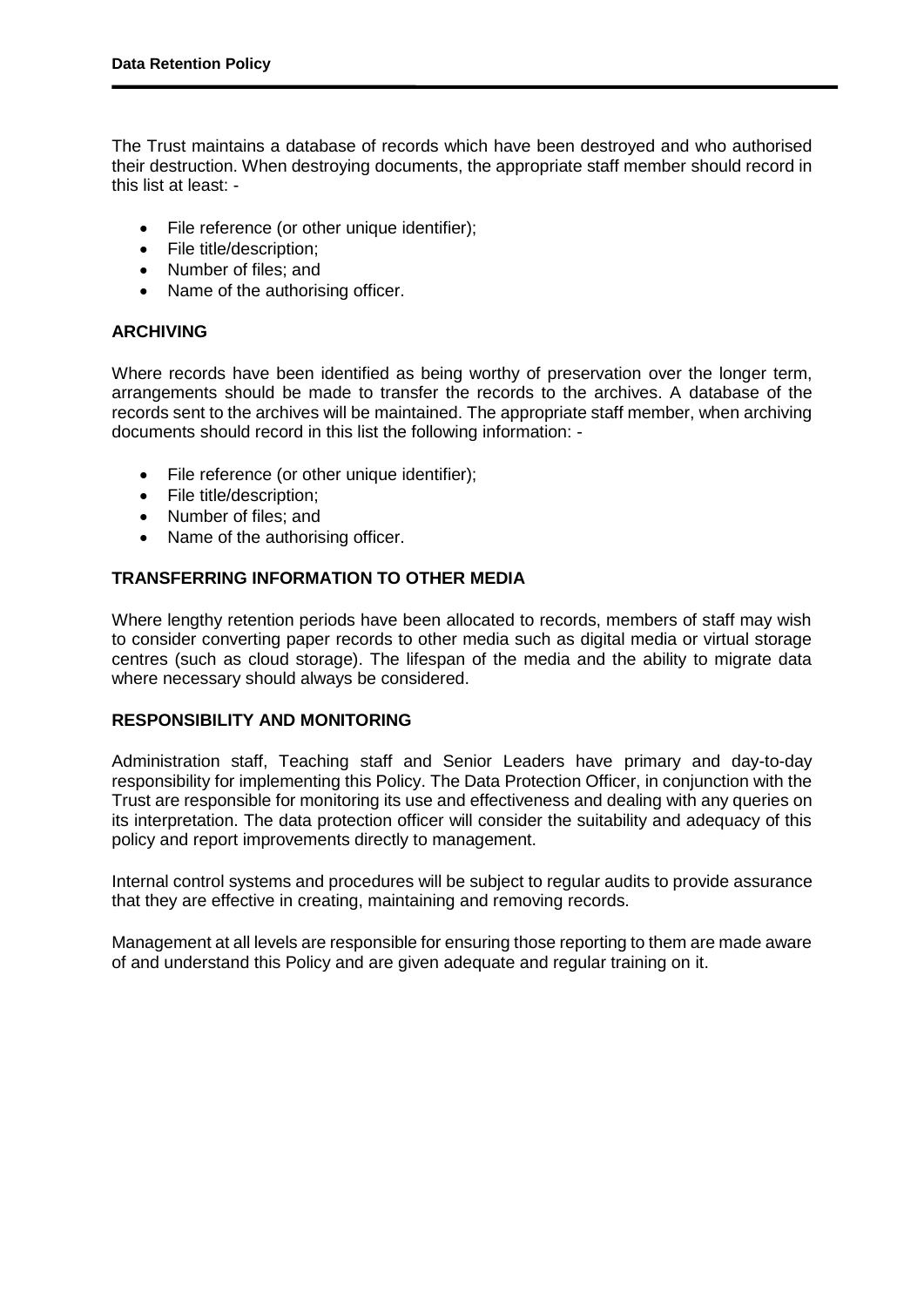## **RETENTION SCHEDULE**

| <b>FILE DESCRIPTION</b>                                                                              | <b>RETENTION PERIOD</b>                                                                                                                                                                                                                                                                                             |  |  |
|------------------------------------------------------------------------------------------------------|---------------------------------------------------------------------------------------------------------------------------------------------------------------------------------------------------------------------------------------------------------------------------------------------------------------------|--|--|
| <b>Employment Records</b>                                                                            |                                                                                                                                                                                                                                                                                                                     |  |  |
| Job applications and interview records of<br>unsuccessful candidates                                 | Six months after notifying unsuccessful<br>candidates, unless the Trust has applicants'<br>consent to keep their CVs for future<br>reference. In this case, application forms will<br>give applicants the opportunity to object to<br>their details being retained                                                  |  |  |
| Job applications and interview records of<br>successful candidates                                   | 6 years after employment ceases                                                                                                                                                                                                                                                                                     |  |  |
| Written particulars of employment, contracts<br>of employment and changes to terms and<br>conditions | 6 years after employment ceases                                                                                                                                                                                                                                                                                     |  |  |
| Right to work documentation including<br>identification documents                                    | 2 years after employment ceases                                                                                                                                                                                                                                                                                     |  |  |
| Immigration checks                                                                                   | after the termination<br>Two<br>years<br>οf<br>employment                                                                                                                                                                                                                                                           |  |  |
| DBS checks and disclosures of criminal<br>records forms                                              | As soon as practicable after the check has<br>been completed and the outcome recorded<br>(i.e. whether it is satisfactory or not) unless<br>in exceptional circumstances (for example<br>to allow for consideration and resolution of<br>any disputes or complaints) in which case,<br>for no longer than 6 months. |  |  |
| Change of personal details notifications                                                             | No longer than 6 months after receiving this<br>notification                                                                                                                                                                                                                                                        |  |  |
| <b>Emergency contact details</b>                                                                     | Destroyed on termination                                                                                                                                                                                                                                                                                            |  |  |
| Personnel and training records                                                                       | While employment continues and up to six<br>years after employment ceases                                                                                                                                                                                                                                           |  |  |
| Annual leave records                                                                                 | Six years after the end of tax year they relate<br>to or possibly longer if leave can be carried<br>over from year to year                                                                                                                                                                                          |  |  |
| Consents for the processing of personal and<br>sensitive data                                        | For as long as the data is being processed<br>and up to 6 years afterwards                                                                                                                                                                                                                                          |  |  |
| <b>Working Time Regulations:</b><br>Opt out forms<br>Records of compliance with WTR                  | Two years from the date on which<br>they were entered into<br>Two years after the relevant period                                                                                                                                                                                                                   |  |  |
| Disciplinary and training records                                                                    | 6 years after employment ceases                                                                                                                                                                                                                                                                                     |  |  |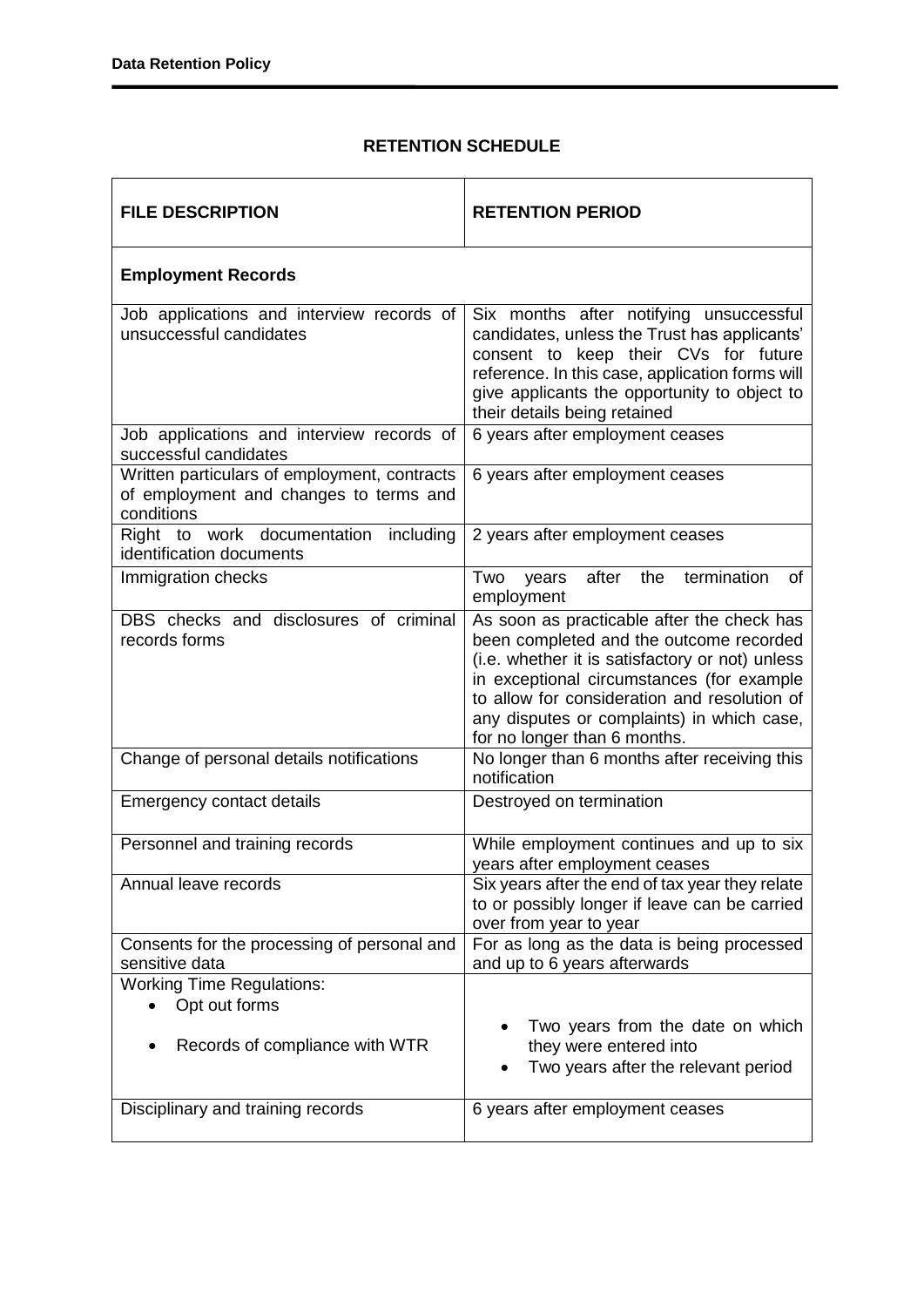| Allegations of a child protection nature<br>against a member of staff including where<br>the allegation is founded | 10 years from the date of the allegation or<br>the<br>person's normal retirement<br>age<br>(whichever is longer). This should be kept<br>under review. |  |
|--------------------------------------------------------------------------------------------------------------------|--------------------------------------------------------------------------------------------------------------------------------------------------------|--|
|                                                                                                                    | Malicious allegations should be removed.                                                                                                               |  |
| <b>Financial and Payroll Records</b>                                                                               |                                                                                                                                                        |  |
| Pension records                                                                                                    | 12 years                                                                                                                                               |  |
| Retirement benefits schemes - notifiable<br>events (for example, relating to incapacity)                           | 6 years from the end of the scheme year in<br>which the event took place                                                                               |  |
| Payroll and wage records                                                                                           | 6 years after end of tax year they relate to                                                                                                           |  |
| Maternity/Adoption/Paternity Leave records                                                                         | 3 years after end of tax year they relate to                                                                                                           |  |
| <b>Statutory Sick Pay</b>                                                                                          | 3 years after the end of the tax year they<br>relate to                                                                                                |  |
| <b>Current bank details</b>                                                                                        | No longer than necessary                                                                                                                               |  |
| <b>Agreements and Administration Paperwork</b>                                                                     |                                                                                                                                                        |  |
| Collective workforce agreements and past<br>agreements that could<br>affect<br>present<br>employees                | Permanently                                                                                                                                            |  |
| Trade union agreements                                                                                             | 10 years after ceasing to be effective                                                                                                                 |  |
| <b>Trust Development Plans</b>                                                                                     | 3 years from the life of the plan                                                                                                                      |  |
| <b>Professional Development Plans</b>                                                                              | 6 years from the life of the plan                                                                                                                      |  |
| Visitors Book and Signing In Sheets                                                                                | 6 years                                                                                                                                                |  |
| Newsletters and circulars to staff, parents<br>and pupils                                                          | 1 year                                                                                                                                                 |  |
| <b>Health and Safety Records</b>                                                                                   |                                                                                                                                                        |  |
| Health and Safety consultations                                                                                    | Permanently                                                                                                                                            |  |
| Health and Safety Risk Assessments                                                                                 | 3 years from the life of the risk assessment                                                                                                           |  |
| Any reportable accident, death or injury in<br>connection with work                                                | For at least twelve years from the date the<br>report was made                                                                                         |  |
| Accident reporting                                                                                                 | Adults $-6$ years from the date of the incident                                                                                                        |  |
|                                                                                                                    | Children – when the child attains 25 years of<br>age.                                                                                                  |  |
| Fire precaution log books                                                                                          | 6 years                                                                                                                                                |  |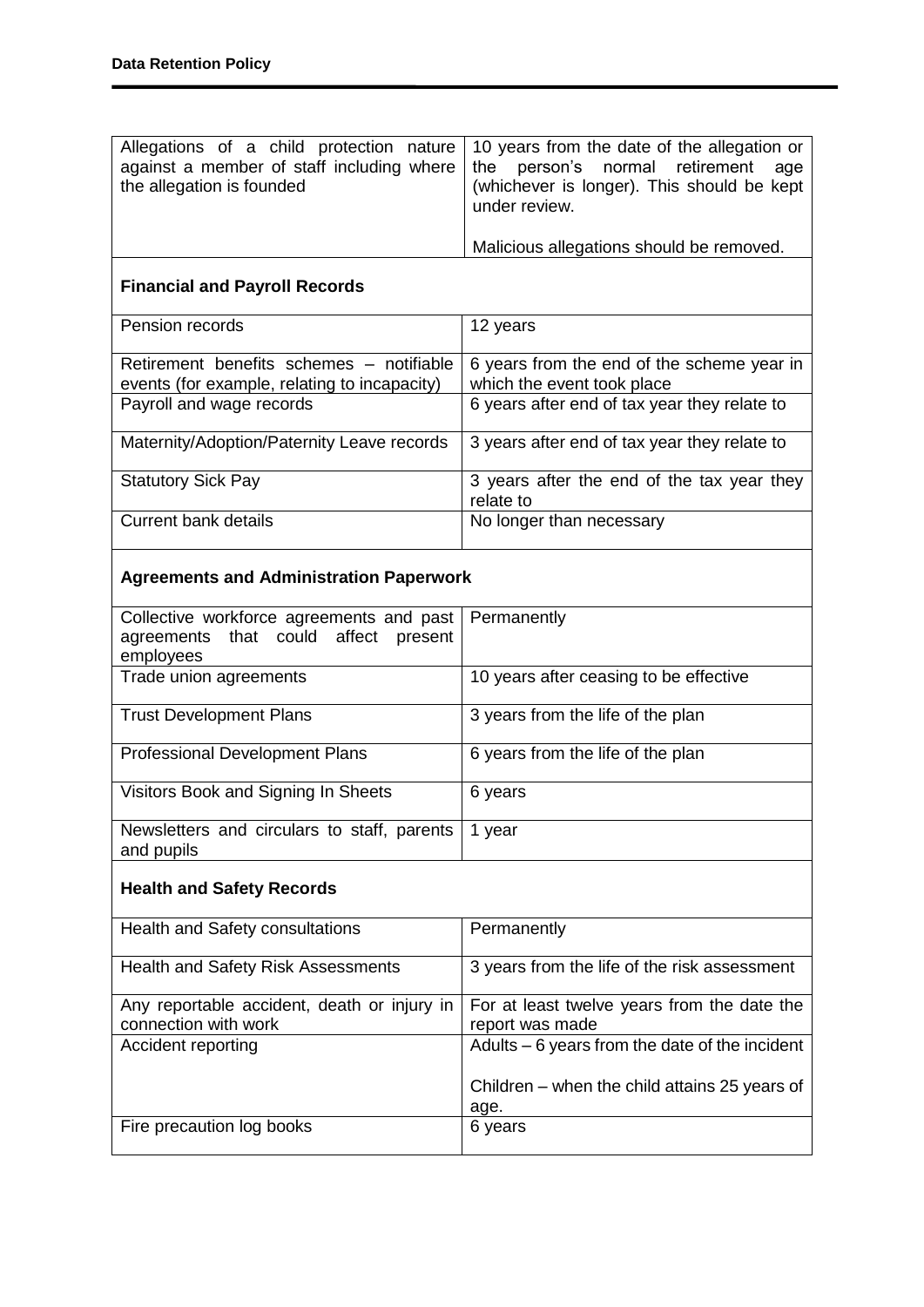| Medical records and details of: -<br>control of lead at work<br>employees exposed to asbestos<br>dust<br>records specified by the Control of<br>Substances Hazardous to Health<br><b>Regulations (COSHH)</b><br>Records of tests and examinations of control<br>systems and protection equipment under<br><b>COSHH</b> | 40 years from the date of the last entry made<br>in the record<br>5 years from the date on which the record<br>was made |  |  |
|------------------------------------------------------------------------------------------------------------------------------------------------------------------------------------------------------------------------------------------------------------------------------------------------------------------------|-------------------------------------------------------------------------------------------------------------------------|--|--|
| <b>Temporary and Casual Workers</b>                                                                                                                                                                                                                                                                                    |                                                                                                                         |  |  |
| Records relating to hours worked and<br>payments made to workers                                                                                                                                                                                                                                                       | 3 years                                                                                                                 |  |  |
| <b>Pupil Records</b>                                                                                                                                                                                                                                                                                                   |                                                                                                                         |  |  |
| Admissions records                                                                                                                                                                                                                                                                                                     | 1 year from the date of admission                                                                                       |  |  |
| Admissions register                                                                                                                                                                                                                                                                                                    | Entries to be preserved for three years from<br>date of entry                                                           |  |  |
| <b>Trust Meals Registers</b>                                                                                                                                                                                                                                                                                           | 3 years                                                                                                                 |  |  |
| <b>Free Trust Meals Registers</b>                                                                                                                                                                                                                                                                                      | 6 years                                                                                                                 |  |  |
| <b>Pupil Record</b>                                                                                                                                                                                                                                                                                                    | To follow the child into the next stage of their<br>education.                                                          |  |  |
| <b>Attendance Registers</b>                                                                                                                                                                                                                                                                                            | 3 years from the date of entry                                                                                          |  |  |
| Special Educational Needs files, reviews<br>and individual education plans (this includes<br>any statement and all advice and information<br>shared regarding educational needs)                                                                                                                                       | Until the child turns 25.                                                                                               |  |  |
| <b>Emails</b>                                                                                                                                                                                                                                                                                                          | 1 year to date                                                                                                          |  |  |
| <b>Other Records:</b>                                                                                                                                                                                                                                                                                                  |                                                                                                                         |  |  |
| Contracts                                                                                                                                                                                                                                                                                                              | Three years post the end of the contract.                                                                               |  |  |
| <b>Pest Control</b>                                                                                                                                                                                                                                                                                                    |                                                                                                                         |  |  |
| <b>SLAs</b>                                                                                                                                                                                                                                                                                                            |                                                                                                                         |  |  |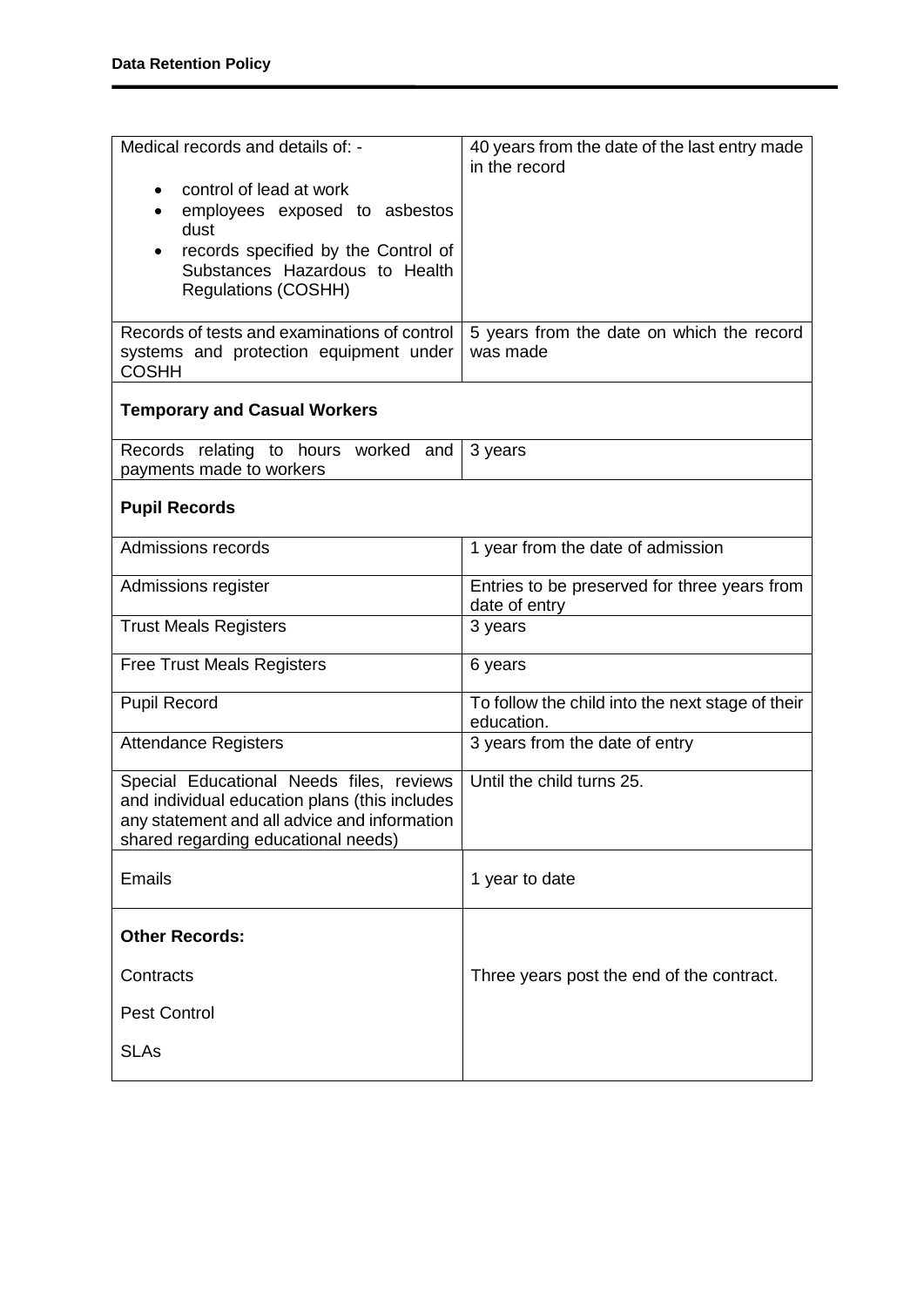## **Appendix A**

#### **Subject Access Request Form**

The Data Protection Act 2018 provides you, the data subject, with a right to receive a copy of the data/information we hold about you or to authorise someone to act on your behalf. Please complete this form if you wish to make a request for your data. Your request will normally be processed within one calendar month upon receipt of a fully completed form and proof of identity.

Proof of identity: We require proof of your identity before we can disclose personal data. Proof of your identity should include a copy of a document such as your birth certificate, passport, driving licence, official letter addressed to you at your address e.g. bank statement, recent utilities bill or council tax bill. The document should include your name, date of birth and current address. If you have changed your name, please supply relevant documents evidencing the change.

## **Section 1**

Please fill in the details of the data subject (i.e. the person whose data you are requesting). If you are not the data subject and you are applying on behalf of someone else, please fill in the details of the data subject below and not your own.

| <b>Title</b>                  |  |
|-------------------------------|--|
| Surname/Family<br>Name        |  |
| Name(s)/<br>First<br>Forename |  |
| Date of Birth                 |  |
| Address                       |  |
| Post Code                     |  |
| <b>Phone Number</b>           |  |
| Email address                 |  |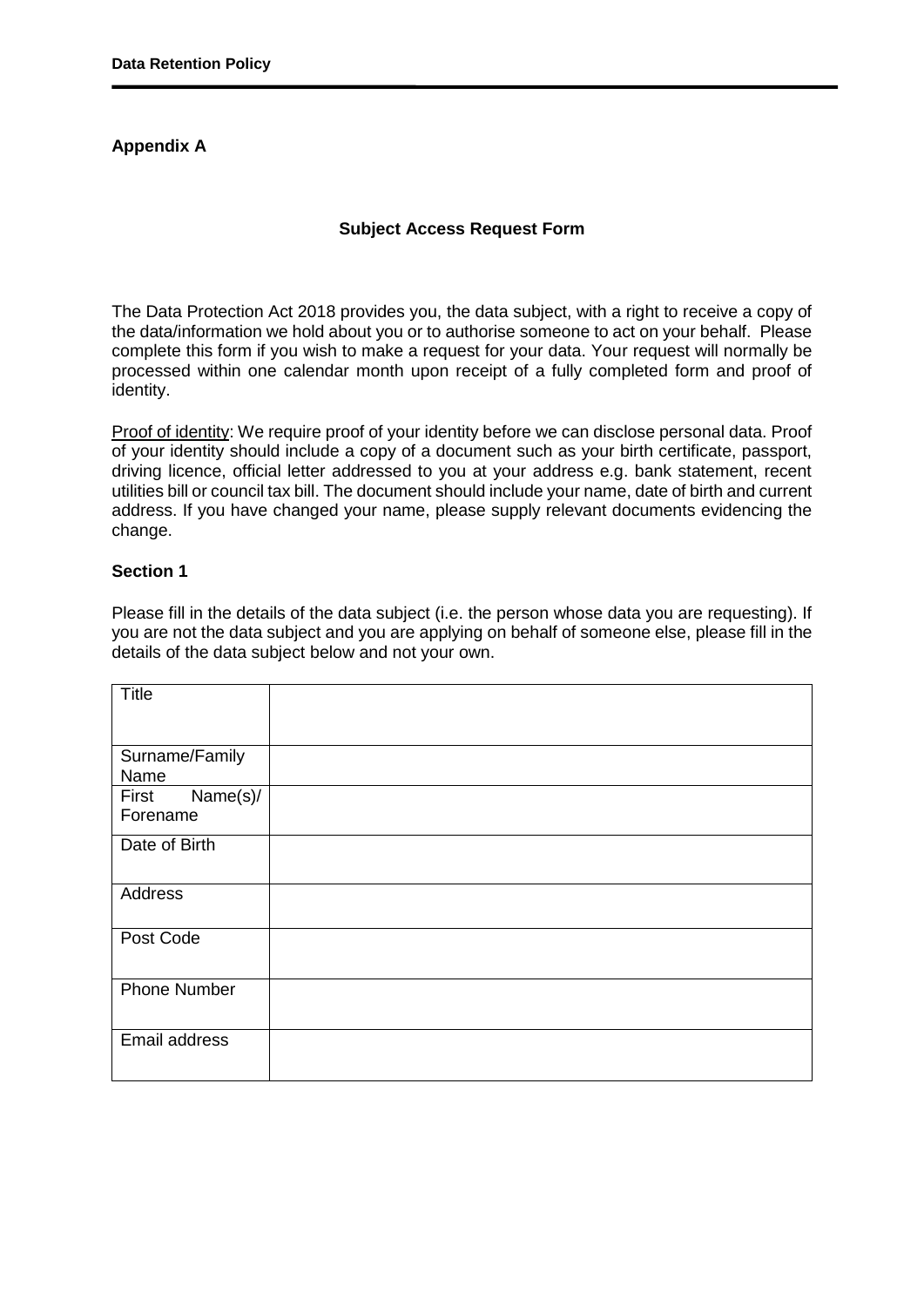I am enclosing the following copies as proof of identity (please tick the relevant box):

- **Birth Certificate**
- Driving Licence
- Passport
- □ An official letter to my address

## **Personal Information**

*If you only want to know what information is held in specific records. please indicate in the box below. Please tell us if you know in which capacity the information is being held, together with any names or dates you may have. If you do not know exact dates, please give the year(s) that you think may be relevant.* 

**Details:** 

#### **Employment records**:

If you are, or have been employed by the School and are seeking personal information in relation to your employment please provide details of your Staff number/Unit/Team/Dates of employment.

**Details:**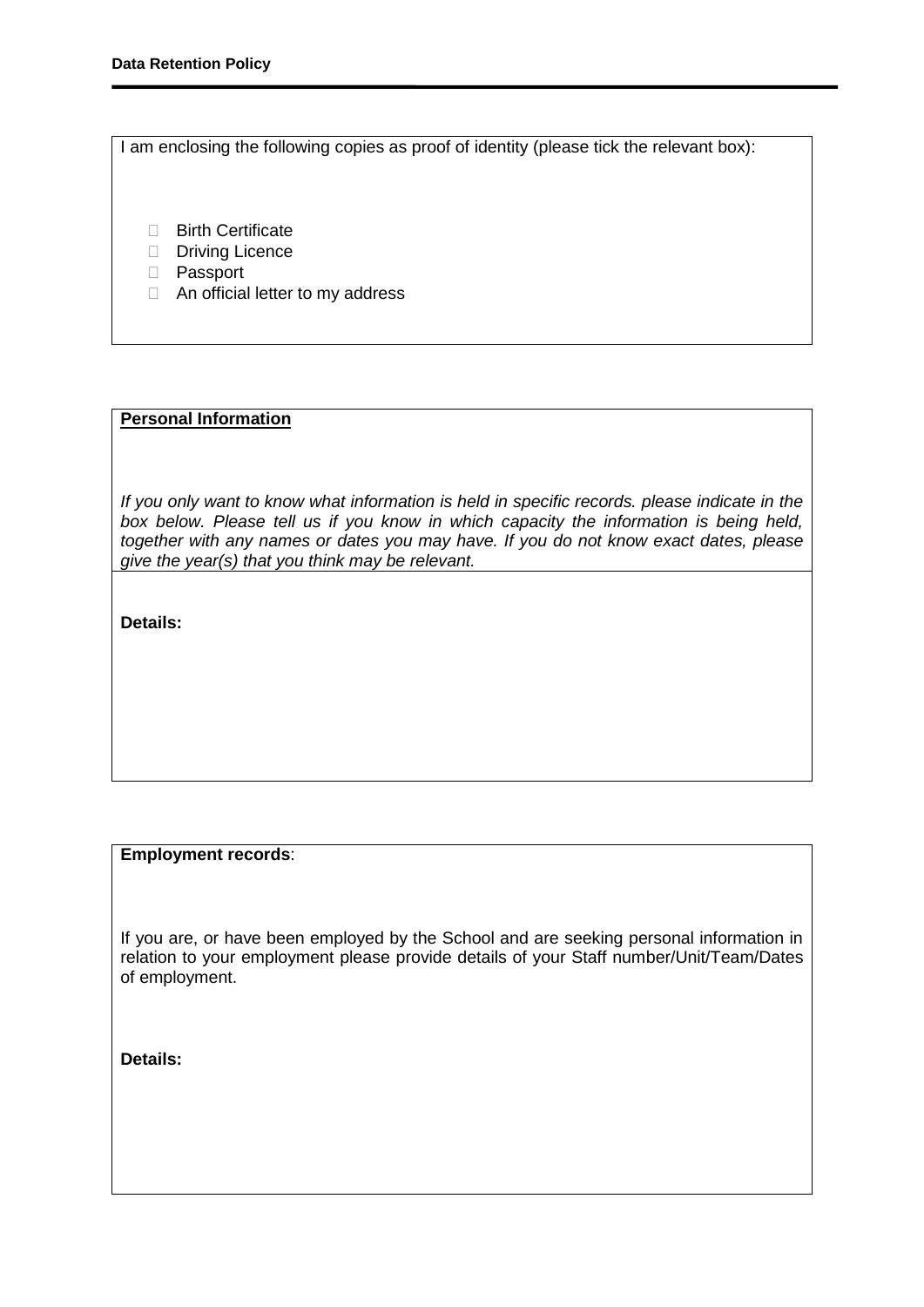## **Section 2**

Please complete this section of the form with your details if you are acting on behalf of someone else (i.e. the data subject).

If you are **NOT** the data subject, but an agent appointed on their behalf, you will need to provide evidence of your identity as well as that of the data subject and proof of your right to act on their behalf.

| <b>Title</b>               |  |
|----------------------------|--|
|                            |  |
| Family<br>Surname/<br>Name |  |
| First                      |  |
| Name(s)/Forenames          |  |
| Date of Birth              |  |
|                            |  |
|                            |  |
| Address                    |  |
|                            |  |
|                            |  |
| Post Code                  |  |
|                            |  |
|                            |  |
| <b>Phone Number</b>        |  |
|                            |  |
|                            |  |

I am enclosing the following copies as proof of identity (please tick the relevant box):

- **Birth Certificate**
- Driving Licence
- D Passport
- □ An official letter to my address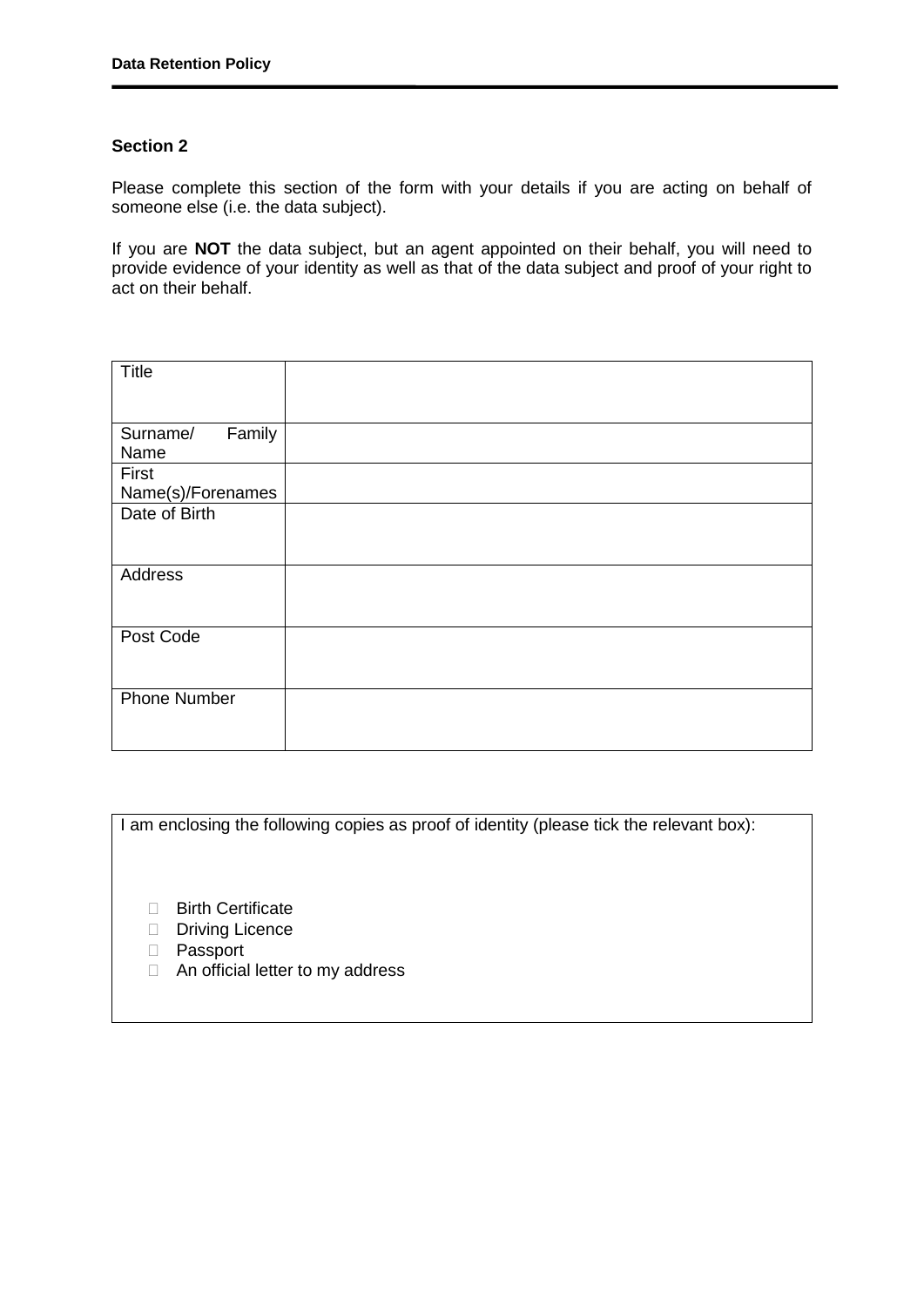| What is your relationship to the data subject? (e.g. parent, carer, legal representative)      |  |
|------------------------------------------------------------------------------------------------|--|
|                                                                                                |  |
|                                                                                                |  |
|                                                                                                |  |
|                                                                                                |  |
|                                                                                                |  |
|                                                                                                |  |
|                                                                                                |  |
|                                                                                                |  |
|                                                                                                |  |
| I am enclosing the following copy as proof of legal authorisation to act on behalf of the data |  |
| subject:                                                                                       |  |
|                                                                                                |  |
|                                                                                                |  |
|                                                                                                |  |
| Letter of authority<br>$\mathbb{R}^n$                                                          |  |
| Lasting or Enduring Power of Attorney<br>П                                                     |  |
| Evidence of parental responsibility<br>$\mathbb{R}^n$                                          |  |
| Other (give details):<br>п                                                                     |  |
|                                                                                                |  |
|                                                                                                |  |
|                                                                                                |  |

## **Section 3**

Please describe as detailed as possible what data you request access to (time period/ categories of data/ information relating to a specific case/ paper records/ electronic records).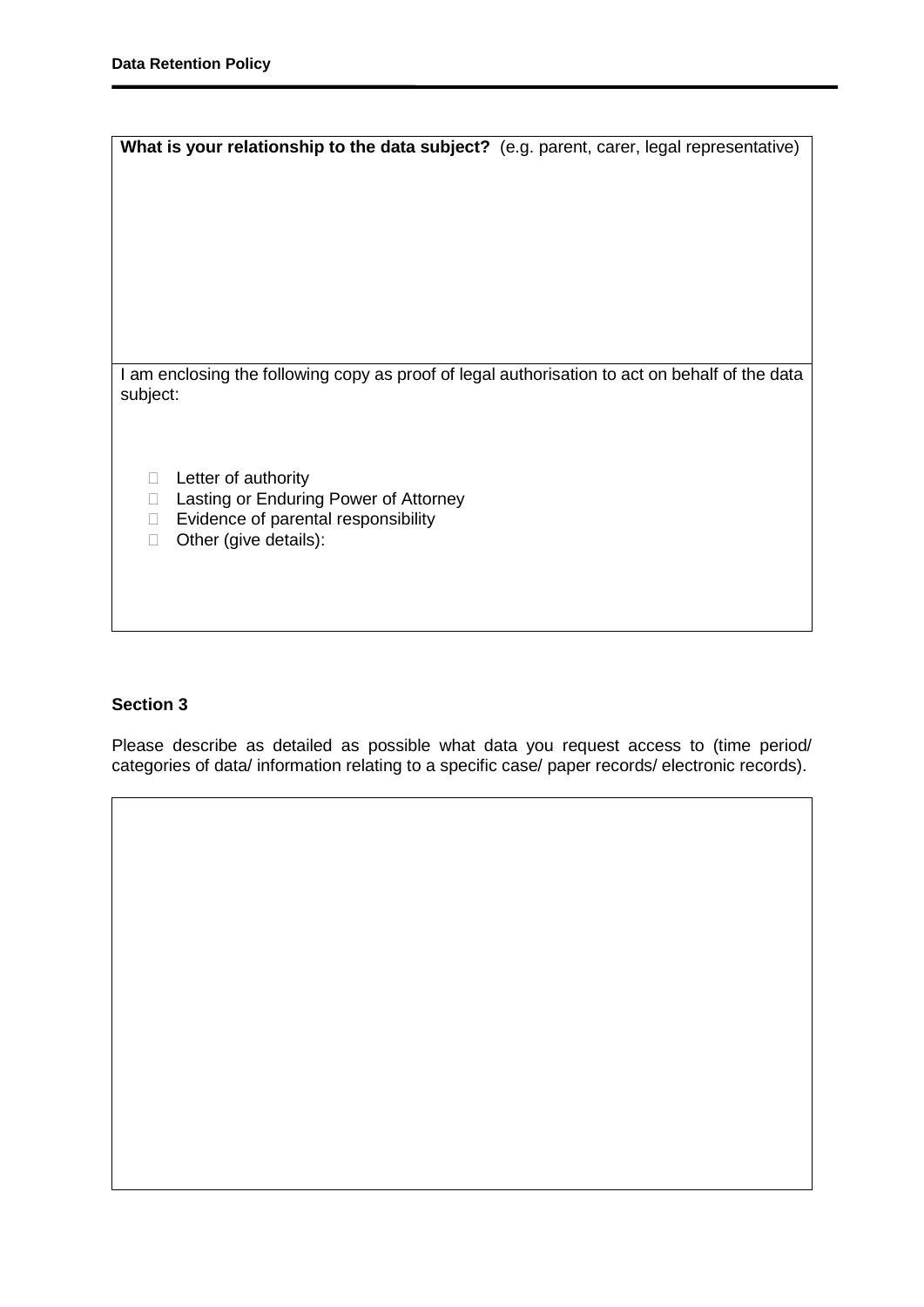### I wish to:

- $\Box$  Receive the information by post\*
- $\Box$  Receive the information by email
- $\Box$  Collect the information in person
- $\Box$  View a copy of the information only
- $\Box$  Go through the information with a member of staff

\*Please be aware that if you wish us to post the information to you, we will take every care to ensure that it is addressed correctly. However, we cannot be held liable if the information is lost in the post or incorrectly delivered or opened by someone else in your household. Loss or incorrect delivery may cause you embarrassment or harm if the information is 'sensitive'.

Please send your completed form and proof of identity by email to:

Flax Hill Junior Academy - [headteacher@flaxhill.staffs.sch.uk](mailto:headteacher@flaxhill.staffs.sch.uk)

Lark Hall Infant and Nursery Academy – [headteacher@larkhall.staffs.sch.uk](mailto:headteacher@larkhall.staffs.sch.uk)

Lakeside Primary - [headteacher@larkside.staffs.sch.uk](mailto:headteacher@larkside.staffs.sch.uk)